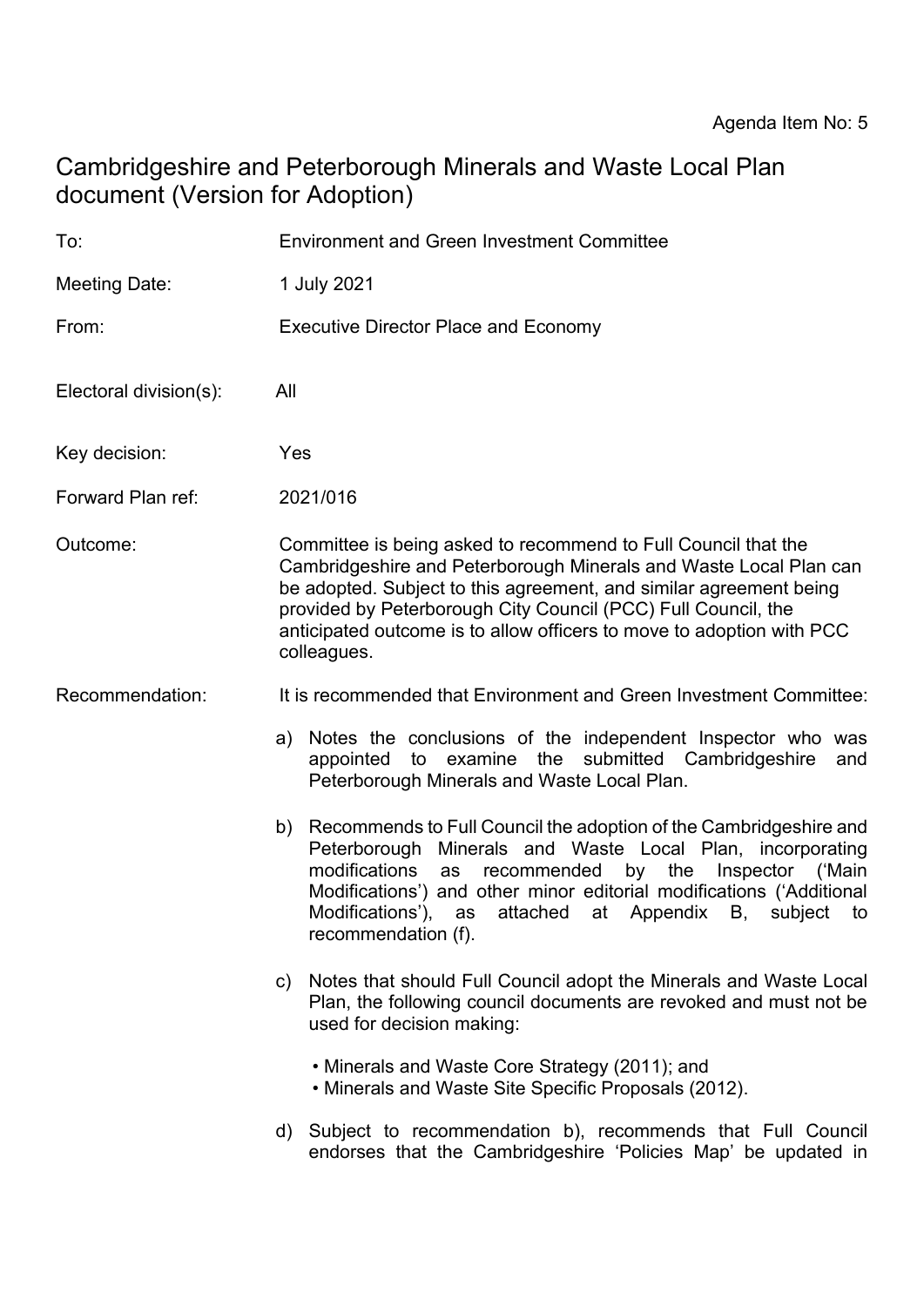accordance with the draft maps as published during the examination of the Minerals and Waste Local Plan, as included at Appendix D.

- e) Agrees to revoke the following two Supplementary Planning Documents (SPDs) for decision making purposes in the Cambridgeshire area, but only if Full Council does adopt the new Plan under Recommendation b), and with such revocation only taking effect from the same date that the new Plan is adopted:
	- Location and Design of Waste Management Facilities SPD (2011); and
	- Block Fen / Langwood Fen Master Plan SPD (2011).
- f) Recommends to Full Council that recommendation b) only comes into effect if Peterborough City Council has already agreed to adopt the Plan; or, if that agreement is not yet achieved by Peterborough City Council, recommendation b) comes into effect from the date that Peterborough City Council does agree to adopt the Plan. If Peterborough City Council agree not to adopt the Plan, then recommendations b) to e) become nul and void.
- g) Delegates to the Business Manager, County Planning, Minerals and Waste and / or Assistant Director, Planning, Growth and Environment, in consultation with colleagues at Peterborough City Council, to make any minor presentational or typographical errors to the documents referred in this item, prior to their publication.

Officer contact:

Name: Miss Emma Fitch

Post: Assistant Director, Planning, Growth and Environment

- Email: [emma.fitch@cambridgeshire.gov.uk](mailto:emma.fitch@cambridgeshire.gov.uk)
- Tel: 01223 715531

Member contacts:

Names: Councillors Lorna Dupre and Nick Gay Post: Chair/Vice-Chair Email: [lorna@lornadupre.org.uk](mailto:lorna@lornadupre.org.uk) / [Nick.Gay@cambridgeshire.gov.uk](mailto:Nick.Gay@cambridgeshire.gov.uk) Tel: 01223 706398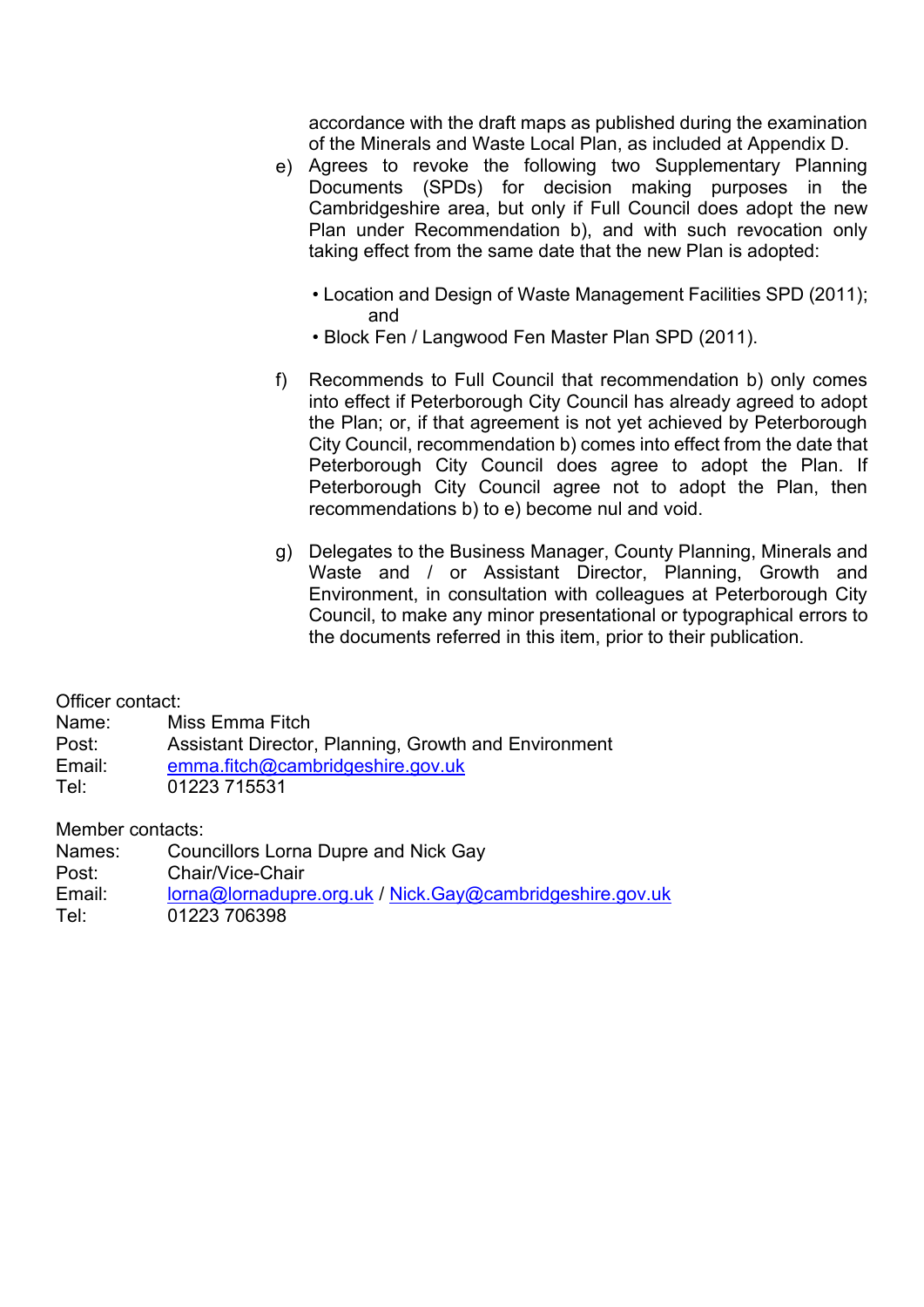## 1. Background

- 1.1 Cambridgeshire County Council is the mineral and waste planning authority and it has a duty to prepare a minerals and waste local plan. Such plans set out the local planning policies by which planning applications for minerals and waste management development will be determined; and looks forward and plans for new minerals and waste management development to support planned growth, and new and existing communities. The preparation of the Cambridgeshire and Peterborough Minerals and Waste Local Plan has reached its final stage, having first commenced its review in 2017 in line with the adopted local development scheme timetable. Following public consultation at several points in the Plan preparation process over the last few years, we have now reached the stage where Full Council has to decide whether to adopt the Minerals and Waste Local Plan as part of its major policy framework. Peterborough City Council has to separately also make that same decision. The Plan cannot come into effect unless both councils agree to adopt the same Plan.
- 1.2 This report is submitted to the Environment and Green Investment Committee following the decision made by the Economy and Environment Committee on 17 October 2019 to approve the Cambridgeshire and Peterborough Minerals and Waste Local Plan (Proposed Submission Version) for the purposes of public consultation and submission to the Secretary of State. Such consultation has taken place and the Minerals and Waste Local Plan was submitted, jointly by Cambridgeshire County Council and Peterborough City Council, to the Secretary of State on 24 March 2020. Subsequently, an independent Planning Inspector appointed by the Secretary of State has carried out a public examination into the document. The Inspector has sent his report to the councils setting out his conclusions on the Plan.
- 1.3 Some Environment and Green Investment members may recall that the decision made by the Economy and Environment Committee on 17 October 2019, set in motion two key events. The first was the issuing of the Minerals and Waste Local Plan by the two councils for its final public consultation stage (November 2019 – January 2020); and secondly the 'examination' of the Minerals and Waste Local Plan by an independent Inspector appointed by the Secretary of State (which took place in September 2020), and the subsequent publication of an 'Inspectors Report' (dated 26 March 2021, published 29 March 2021) setting out his recommendations for modifications to the Minerals and Waste Local Plan.
- 1.4 The outcome sought from this report is for members of the Environment and Green Investment Committee to recommend to Full Council that the Cambridgeshire and Peterborough Minerals and Waste Local Plan, as amended by the modifications set out in the Inspector's Report as shown in Appendix B, can be adopted. Subject to this agreement, and similar agreement being provided by Peterborough City Council (PCC), the anticipated outcome is to allow officers to move to adoption with PCC colleagues. By adopting a new Minerals and Waste Local Plan, Cambridgeshire County Council will have a robust and up to date policy document for making decisions on Minerals and Waste planning matters and directing minerals and waste operations to the most appropriate and sustainable locations. An up to date Minerals and Waste Local Plan also provides certainty and clarity for minerals and waste operators across Cambridgeshire.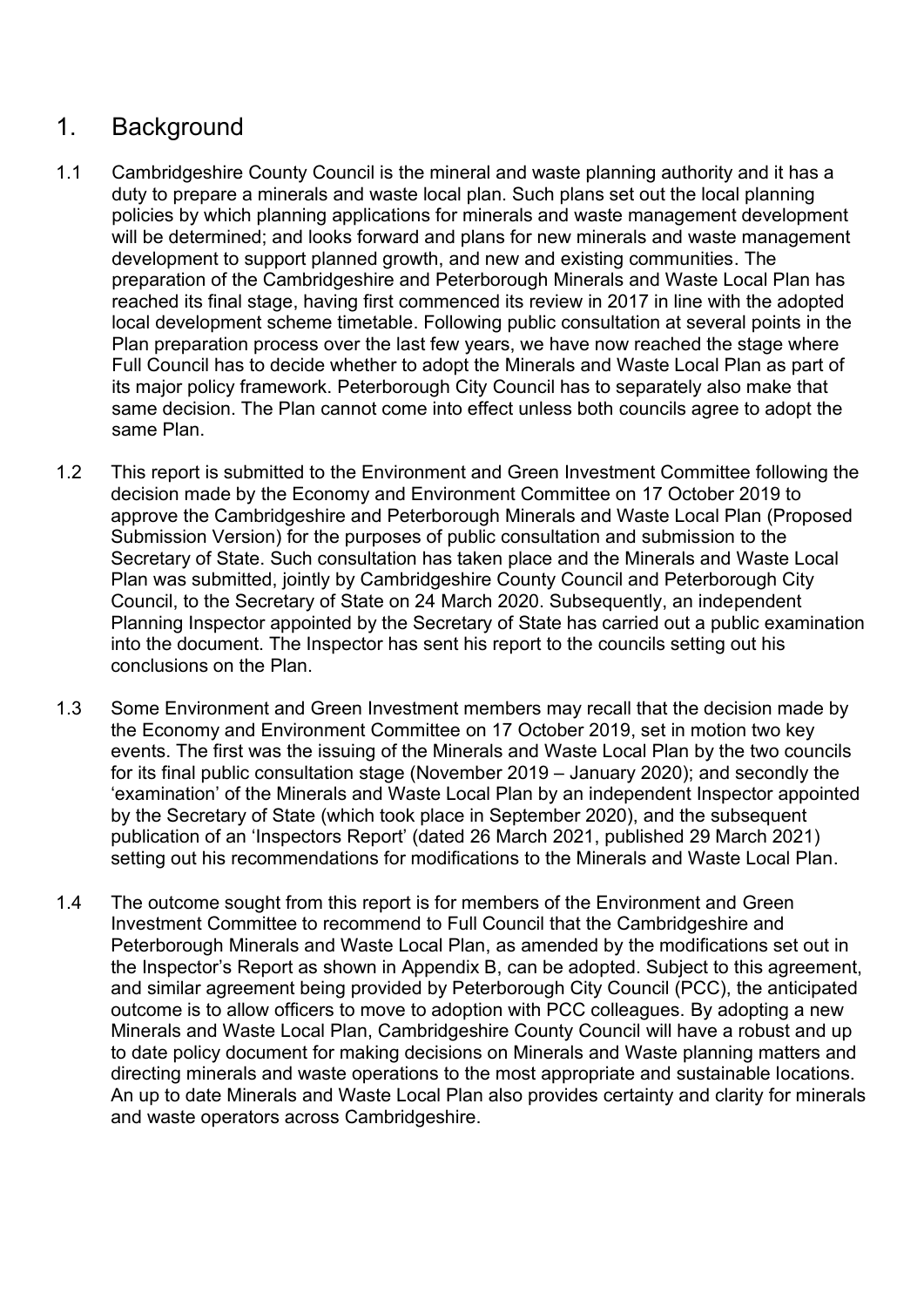# 2. Content of the Minerals and Waste Local Plan

- 2.1 Before coming to the Inspector's findings and recommendations, Members may wish to remind themselves as to the purpose, content and status of the Cambridgeshire and Peterborough Minerals and Waste Local Plan. If adopted, it will become part of the council's major policy framework. It will replace the presently adopted:
	- Minerals and Waste Core Strategy (2011); and
	- Minerals and Waste Site Specific Proposals (2012).
- 2.2 The Minerals and Waste Local Plan sets out the long-term vision and objectives for Cambridgeshire and Peterborough in relation to minerals and waste developments and their growth until 2036. In the Cambridgeshire area, it will sit alongside the wider City and District Local Plans.

## 3. The Inspector's Role and the Inspector's Report

- 3.1 Government regulations stipulate that an Inspector must be appointed by the Secretary of State to undertake an 'examination' of a proposed Local Plan, and consider all relevant comments and objections that have been made. The Inspector holds a 'hearing' session as part of the examination process. The Inspector then subsequently issues an 'Inspector's Report', which must state either:
	- That the Local Plan is 'unsound', and that it is impossible for changes to be made to it to make it 'sound'; under this scenario the Council is not permitted to adopt the Local Plan; or
	- That the Local Plan is 'sound' as submitted, or 'sound' provided that certain modifications as recommended by the Inspector are made to it before it is adopted.
- 3.2 We are very pleased to report that the Inspector, Mr Stephen Normington, has found the Minerals and Waste Local Plan 'sound' (subject to certain modifications) and, in effect, has given permission to the two councils to adopt it, provided his recommended modifications are incorporated into the final adopted version of the Plan. His full report is attached at Appendix A. This includes a list of all the main modifications he deems necessary for the Plan to be 'sound'.
- 3.3 In summary, the Inspector concludes that the Cambridgeshire and Peterborough Minerals and Waste Local Plan provides an appropriate basis for mineral and waste planning within the County of Cambridgeshire and the City of Peterborough, provided that a number of main modifications are made to it. He summarises the main modifications as follows:
	- Ensuring that the calculation methodology used to determine that the provision required for the steady and adequate supply of sand and gravel is clear and reflects the requirement to maintain a seven-year landbank.
	- Ensuring that the allocation of sites for mineral extraction adequately considers the significance of heritage assets, including any contribution made to their significance by their setting and that related policies and supporting text are consistent with the National Planning Policy Framework (NPPF).
	- Ensuring that the approach to the safeguarding of mineral resources and infrastructure is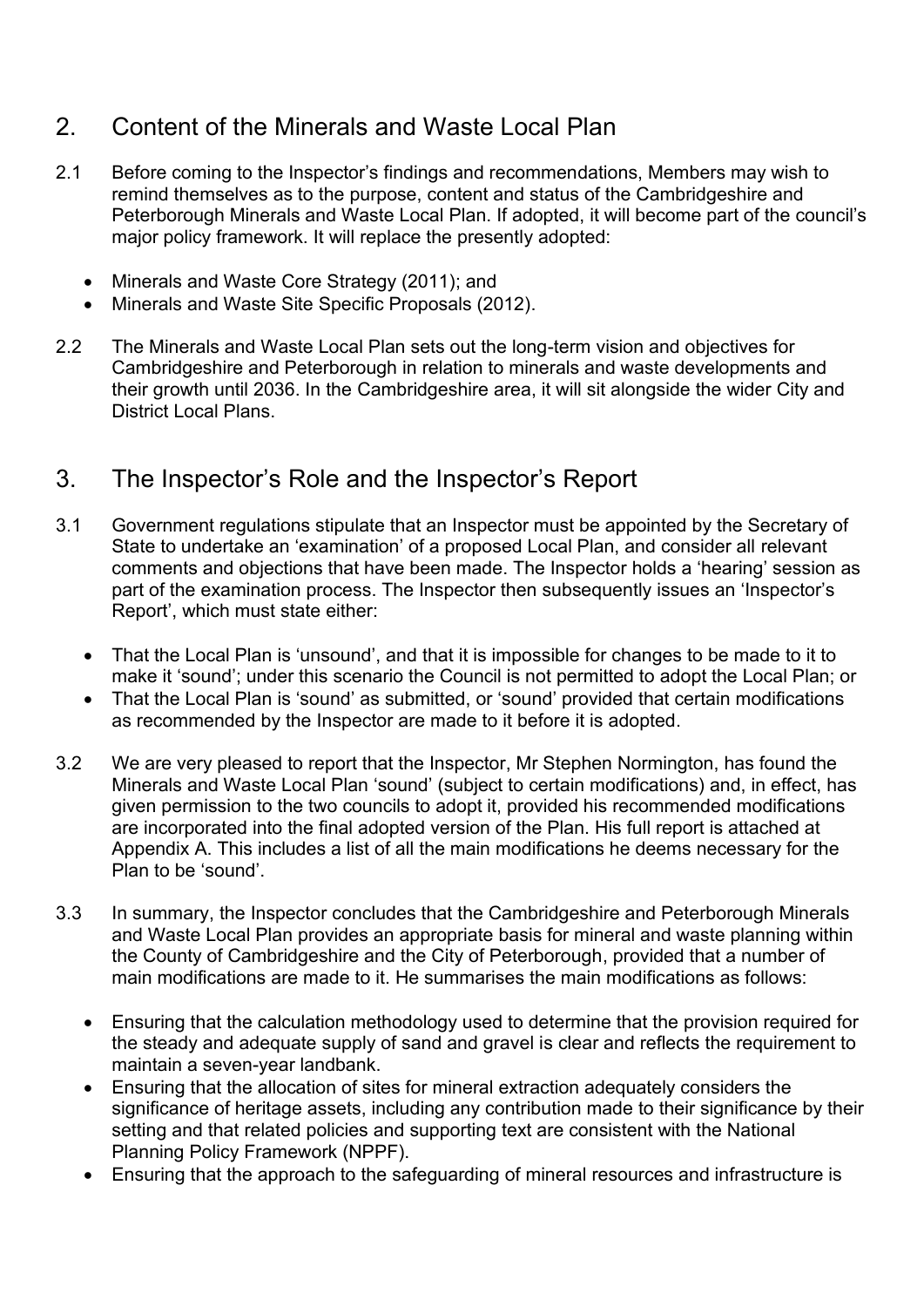robust and clear.

- Revising the approach to the provision of waste management facilities to be consistent with the locational strategy of the Plan.
- Revising the approach to the consideration of co-locational waste management development to be consistent with the broad spatial strategy for the location of new waste management development.
- Amending the Development Management Policies to provide clarification and consistency with the NPPF.
- A number of other modifications to ensure that the plan is positively prepared, justified, effective and consistent with national policy.
- 3.4 It is important to note that, in accordance with the Acts and regulations, the recommended modifications in the Inspector's Report are, in effect, 'binding' on the two councils. This means that the council cannot accept some, and reject other, modifications. Each council must accept them all if the two councils wish to adopt the Minerals and Waste Local Plan, or, reject them all, and, thus, not adopt the Minerals and Waste Local Plan. For the avoidance of doubt, one council cannot adopt the Plan, if the other does not. Either both adopt it, or both do not. This is explained further in section 4 below.

### 4. Adoption of the Cambridgeshire and Peterborough Minerals and Waste Local Plan

- 4.1 Members of the Environment and Green Investment Committee must decide whether to recommend to Full Council the adoption of the Cambridgeshire and Peterborough Minerals and Waste Local Plan. Attached at Appendix B is the version of the Plan which members of the Environment and Green Investment Committee are asked to recommend to Full Council. This version incorporates all the Inspector's modifications. It also incorporates a number of minor changes (legally known as 'additional modifications') which do not affect the soundness of the document, and which are permitted to be made under the provisions introduced by the Localism Act 2011. Appendix C contains these minor 'additional modifications'.
- 4.2 Should both councils adopt the new Minerals and Waste Local Plan, then the linked Policies Map will be in need of updating as well. The legislative basis for the Policies Map is somewhat complicated, and does not actually form part of the Minerals and Waste Local Plan to be adopted (nor was it formally examined by the Inspector). However, as is legally required, a Policies Map shows geographically a representation of the policies in the 'development plan' as a whole for an area. Thus, there is a single Policies Map per city or district council area, which illustrates the policies of a number of documents combined, namely: a city or district Local Plan; the Minerals and Waste Local Plan (as it affects that city or district area); and any Neighbourhood Plans falling in its area. Members of the Environment and Green Investment Committee and Full Council are not therefore asked to formally 'adopt' the Policies Map as a static document, because it is a live document subject to change for a variety of reasons (for example, when a Neighbourhood Plan is adopted). The recommendations as set out are written in a way to reflect the subtle difference between the adopting of the new Minerals and Waste Local Plan and the updating of the Policies Map. In short, the Policies Map needs updating to reflect the content of Appendix D for the Cambridgeshire area. However, for the avoidance of doubt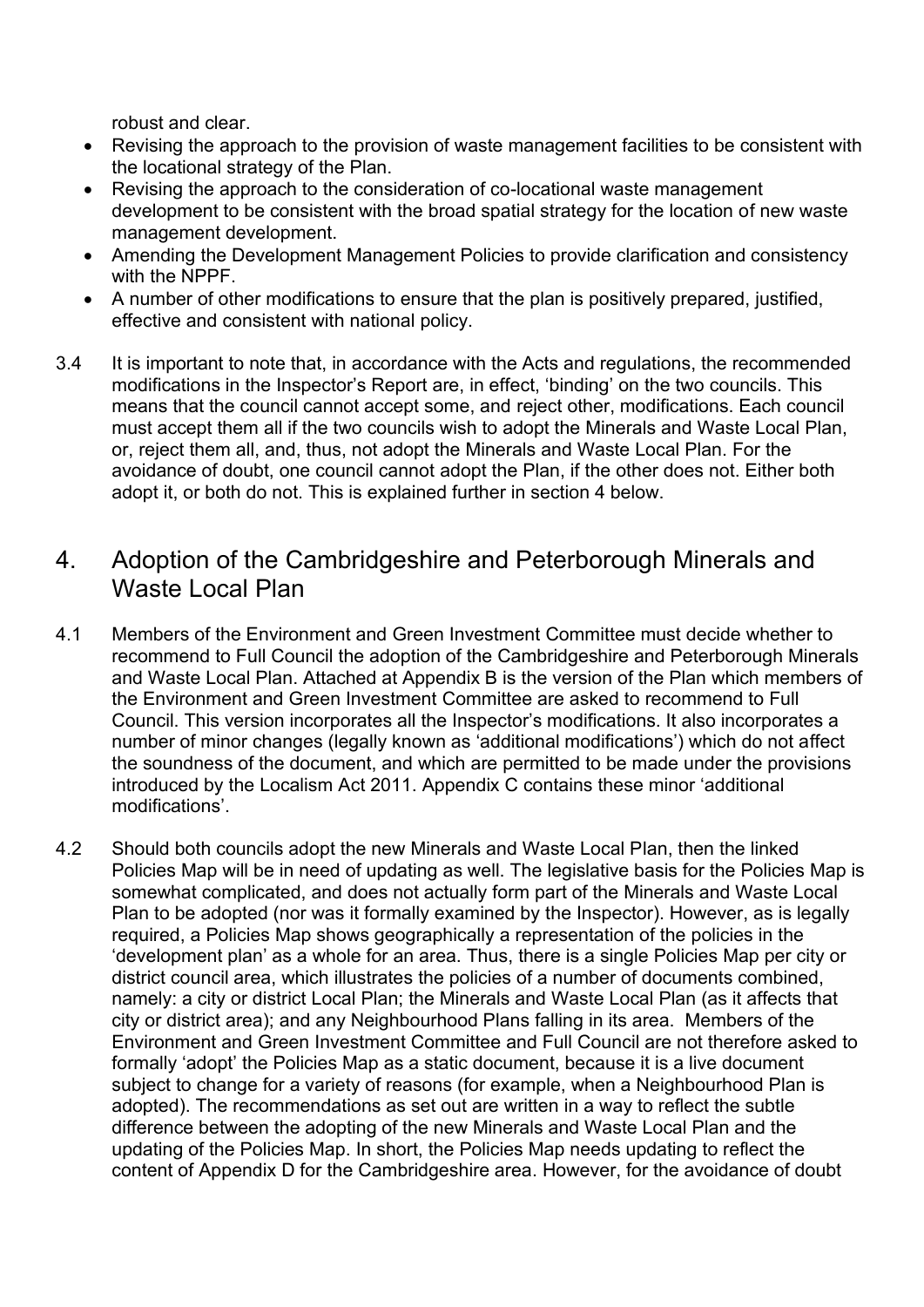the Inspector confirmed in Paragraph 7 of his report that '*none of the MMs recommended in this Report require corresponding changes to the policies map*' which means the maps published previously remain the same.

- 4.3 Overall, in terms of the Minerals and Waste Local Plan, and to be absolutely clear on this matter, members of the Environment and Green Investment Committee (and then Full Council) can only support or reject the version as at Appendix B (other than any very minor changes, such as typographical corrections).
- 4.4 If Full Council agree the Minerals and Waste Local Plan as per Appendix B, then the document is 'adopted' and comes into effect either immediately, or, if later, on the date that Peterborough City Council agrees to adopt it.
- 4.5 If Full Council does not agree the Minerals and Waste Local Plan as per Appendix B (other than any additional very minor corrections, such as typographical corrections), then, in accordance with the regulations, it is not obliged to adopt it. Under this scenario, the council would need in due course to re-commence the preparation of a new Minerals and Waste Local Plan, following the same cycle of extensive data collection, site appraisal, consultation and examination as before (and which typically takes three to four years). Again, as a reminder, Peterborough City Council would also not be permitted to adopt the Plan, if Cambridgeshire County Council decides not to (and vice versa).

### 5. Alignment with corporate priorities

5.1 Communities at the heart of everything we do

There are no significant implications for this priority. However, the adoption of a new Minerals and Waste Local Plan for Cambridgeshire would mean the county has robust and up to date policies for making decisions on Minerals and Waste planning matters and directing minerals and waste operations to the most appropriate and sustainable locations, which ultimately helps to put communities at the heart of everything we do.

5.2 A good quality of life for everyone

There are no significant implications for this priority but see the wording under 5.1 above.

5.3 Helping our children learn, develop and live life to the full

There are no significant implications of this priority but see the wording under 5.1 above.

5.4 Cambridgeshire: a well-connected, safe, clean, green environment

There are no significant implications for this priority but see the wording under 5.1 above. Furthermore, the Cambridgeshire and Peterborough Minerals and Waste Local Plan has been considered by the Energy Investment Unit within Cambridgeshire County Council at the various stages of its development and policies related to climate change and visions to protect and enhance the peat areas in the Block Fen area for example mean that the adoption of this document would help development proceed in line with net carbon emissions for the County by 2050.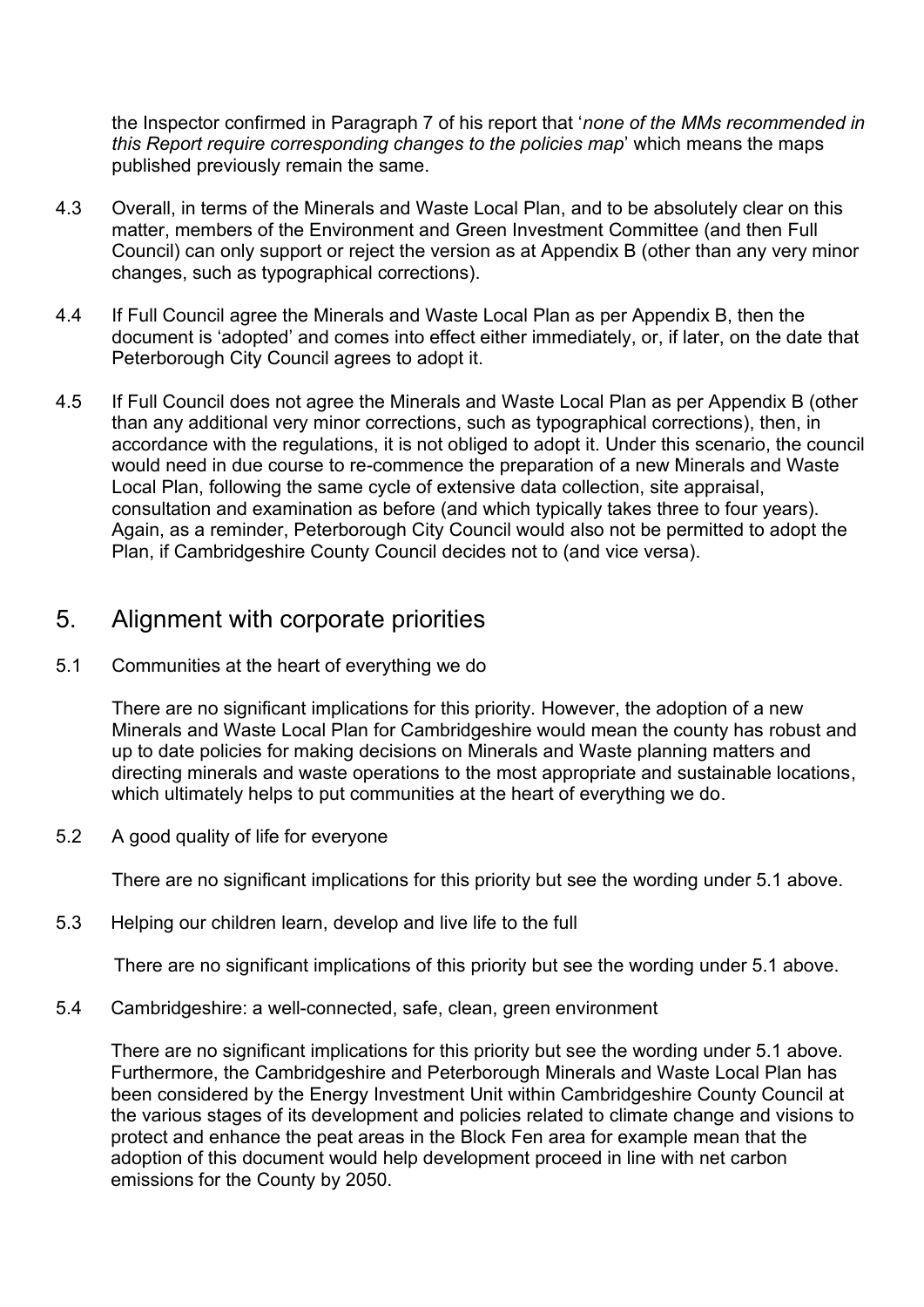5.5 Protecting and caring for those who need us

There are no significant implications of this priority but see the wording under 5.1 above.

### 6. Significant Implications

#### 6.1 Resource Implications

The successful and smooth running of the examination (and the relatively limited modifications arising is a demonstration of this point) has meant that the costs of the examination has been achieved slightly under budget.

#### 6.2 Procurement/Contractual/Council Contract Procedure Rules Implications

Procured services in relation to the Local Plan preparation from Northamptonshire County Council will no longer be required upon adoption. Although such arrangements are likely to need to be required in any future review of the Plan as set out in paragraph 6.3 below.

#### 6.3 Statutory, Legal and Risk Implications

On adoption, the council must consider all relevant planning applications against the policies in the Minerals and Waste Local Plan. It should be noted that, whilst the risk is low, there is a short window post adoption (6 weeks), whereby an aggrieved party could legally challenge the adoption of the Minerals and Waste Local Plan. Should this occur, officers will communicate with Members as appropriate. Looking to the future, the council must legally review the Plan within 5 years of adoption. Options for the timing and content of such a review will be subject to future reports to this Committee as and when deemed necessary.

6.4 Equality and Diversity Implications

The Local Plan has been subject to an Equality Impact Assessment ahead of it being submitted to the Secretary of State, and has also been examined by the Inspector. No substantive equalities implications are forecast to arise.

#### 6.5 Engagement and Communications Implications

Extensive consultation, over several years, with the public and a variety of stakeholders has taken place. Emerging drafts have also been considered by Committee and Member briefings and meetings (and similarly at Peterborough City Council). The Inspector was satisfied that we had undertaken appropriate, and legally required, consultation throughout this process and made specific reference to this in his report in paragraphs 16 and 17. In particular he noted that the evidence demonstrates that the Councils have worked closely with neighbouring minerals and waste planning authorities, including some further afield where a strategic relationship was identified; that the Councils established and maintained effective relationships with all the relevant bodies listed in Part 2 of the Town and Country Planning (Local Planning) (England) Regulations 2012 (as amended); and acknowledged that it was clear that many of the pre-submission changes brought forward by the Councils were as a result of consultation with relevant parties to address their concerns in a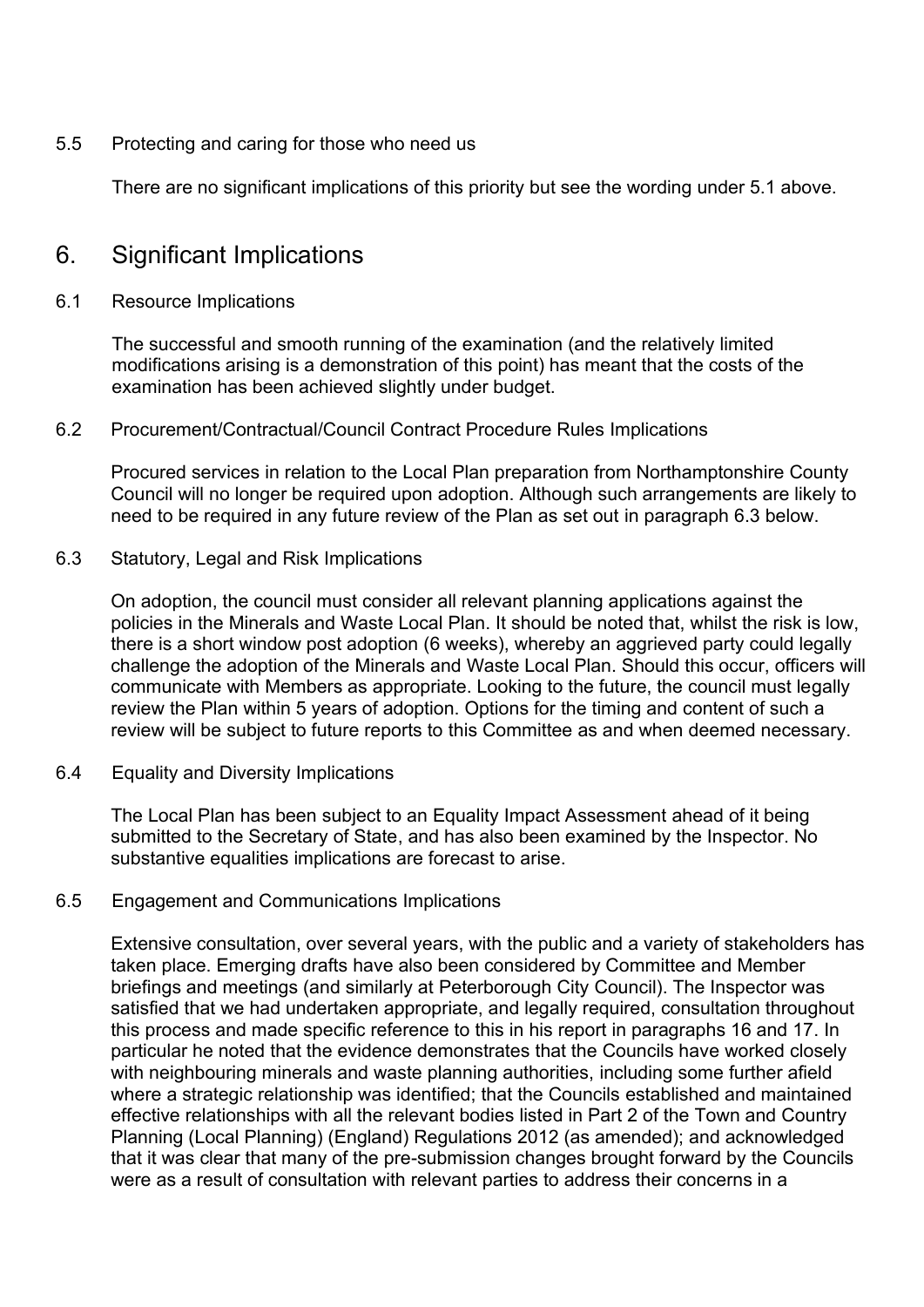constructive and active manner. There is no opportunity for further consultation or public comment on the document (other than a legal challenge to its adoption noted under paragraph 6.3 above), but from the Inspector's comments it is evident that our engagement and communications have been welcomed.

#### 6.6 Localism and Local Member Involvement

The Minerals and Waste Local Plan may have implications for all sectors of society and all wards and parishes of Cambridgeshire, especially as a result of any waste related developments. The process of sustainability appraisal through the various stages of Plan making, based on social, economic and environmental criteria, ensures that all potential implications are taken into account in a systematic way; and Member engagement has taken place at all key stages of the plan making process.

#### 6.7 Public Health Implications

There are no significant implications within this category. Colleagues within Public Health have been consulted on the plan making process, and are also actively involved in major planning applications.

- 6.8 Environment and Climate Change Implications on Priority Areas
- 6.8.1 Implication 1: Energy efficient, low carbon buildings.
	- Neutral Status:

Explanation: Whilst the Minerals and Waste Local Plan cannot directly demonstrate an impact on decreasing energy use for the council and/or communities, or lead to a switch to low-carbon energy supply, including renewables for mineral and waste development; it does contain a headline objective (Objective 3) and policies that relate to sustainable development and climate change (Policy 1) and design (Policy 17) that will provide policy support in principle for such proposals. As such, a neutral status has been chosen, whilst noting that a positive status is possible and strongly encouraged.

6.8.2 Implication 2: Low carbon transport.

#### Neutral Status:

Explanation: Whilst the Minerals and Waste Local Plan cannot directly demonstrate an impact on decreasing use or reliance on the private car or an increase of the use of public transport, it does contain headline objectives (Objectives 3 and 7) and policies that relate to sustainable development and climate change (Policy 1) and Traffic, Highways and Rights of Way (Policy 23) that promote sustainable transport and climate change principles. As such, although a positive status could be achieved through the objectives and policies in the Minerals and Waste Local Plan, a neutral status has been chosen for the purposes of this assessment.

6.8.3 Implication 3: Green spaces, peatland, afforestation, habitats and land management. Positive Status:

Explanation: The Minerals and Waste Local Plan contains headline objectives and policies that seek to deliver benefits to green spaces, peatland protection, habitats and beneficial restoration schemes. Specific headline objectives exist for climate change (including specific reference to peat conservation), landscape, biodiversity and geodiversity gains (Objectives 3, 8 and 9). These climate change and restoration based topics are also set out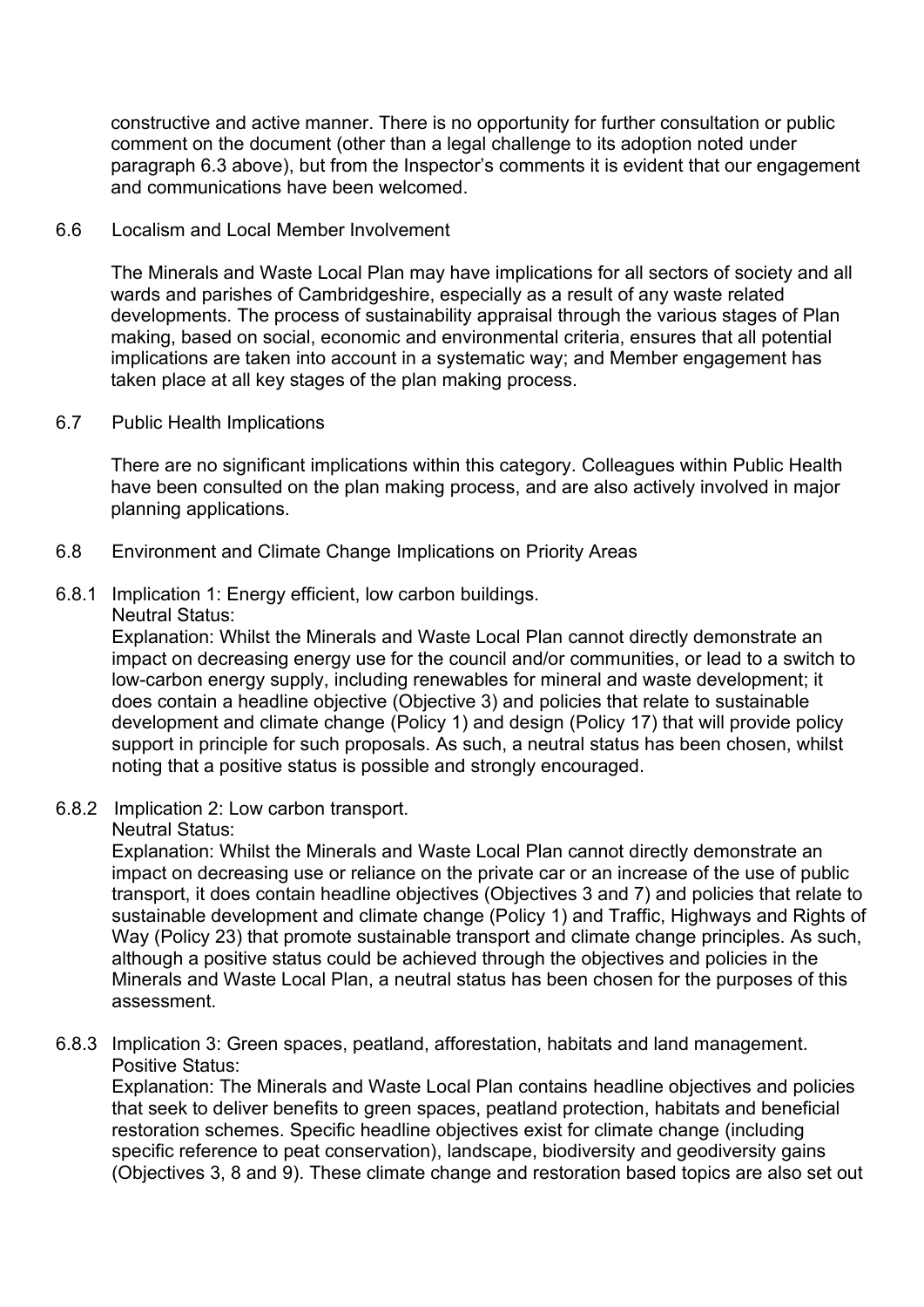in policies (Policies 1, 2, 17, 19, 20 and 24) and appendices (Appendix 1 – Site Profiles and Appendix 2 – Block Fen / Langwood Fen Masterplan) to ensure that proposals can lead to the improvement of peatland condition and extent (through the strategic mineral operations proposed at Block Fen for example), the sustainable use of soils, and net gain opportunities through the restoration of mineral and waste sites.

6.8.4 Implication 4: Waste Management and Tackling Plastic Pollution.

Positive Status:

Explanation: The Minerals and Waste Local Plan is based on the principles of the waste hierarchy and moving waste away from landfill and up the hierarchy pyramid to re-use and recycling opportunities. The headline objectives and policies within the plan seek to actively encourage and increase waste recycling opportunities. The plan is based on a Waste Needs Assessment that takes account of the waste generated within Cambridgeshire and Peterborough, to ensure that we seek to ensure net self-sufficiency for waste management.

6.8.5 Implication 5: Water use, availability and management:

Positive Status:

Explanation: The Minerals and Waste Local Plan contains headline objectives and policies that seek to deliver benefits to water use, availability and management. Specific headline objectives exist for climate change (including specific reference to water management), the creation of water storage bodies and flood risk compensation as part of the restoration opportunities (Objectives 3 and 4). These climate change and water management / restoration based topics are also set out in policies (Policies 1, 9, 11, 19, 20 and 22) and appendices (Appendix 1 – Site Profiles and Appendix 2 – Block Fen / Langwood Fen Masterplan) to ensure that proposals can lead to the successful management of water use, availability and management (through the strategic mineral operations and flood alleviation measures proposed at Block Fen for example), the creation of agricultural reservoirs, and the best use of water resources when looking at the restoration of mineral and waste sites.

6.8.6 Implication 6: Air Pollution.

Neutral Status:

Explanation: Whilst the Minerals and Waste Local Plan cannot directly demonstrate a reduction in air pollution or a direct improvement in air quality; it does contain a headline objective (Objective 3) and policies that relate to sustainable development and climate change (Policy 1); design (Policy 17) and amenity protections (Policy 18) that will provide policy support to ensure that air pollution and health and wellbeing are considered when assessing any mineral and waste proposals. As such, a neutral status has been chosen, whilst noting that a positive status is possible and strongly encouraged.

6.8.7 Implication 7: Resilience of our services and infrastructure, and supporting vulnerable people to cope with climate change.

Neutral Status:

Explanation: The Minerals and Waste Local Plan contains headline objectives and policies that seek to ensure that communities are protected from events such as flooding, through water management for example, which take account of climate change implications. Whilst the use of such policies will ensure that consideration of such matters are taken into account when assessing mineral and waste proposals, it is not possible to demonstrate a positive status for the purposes of this report.